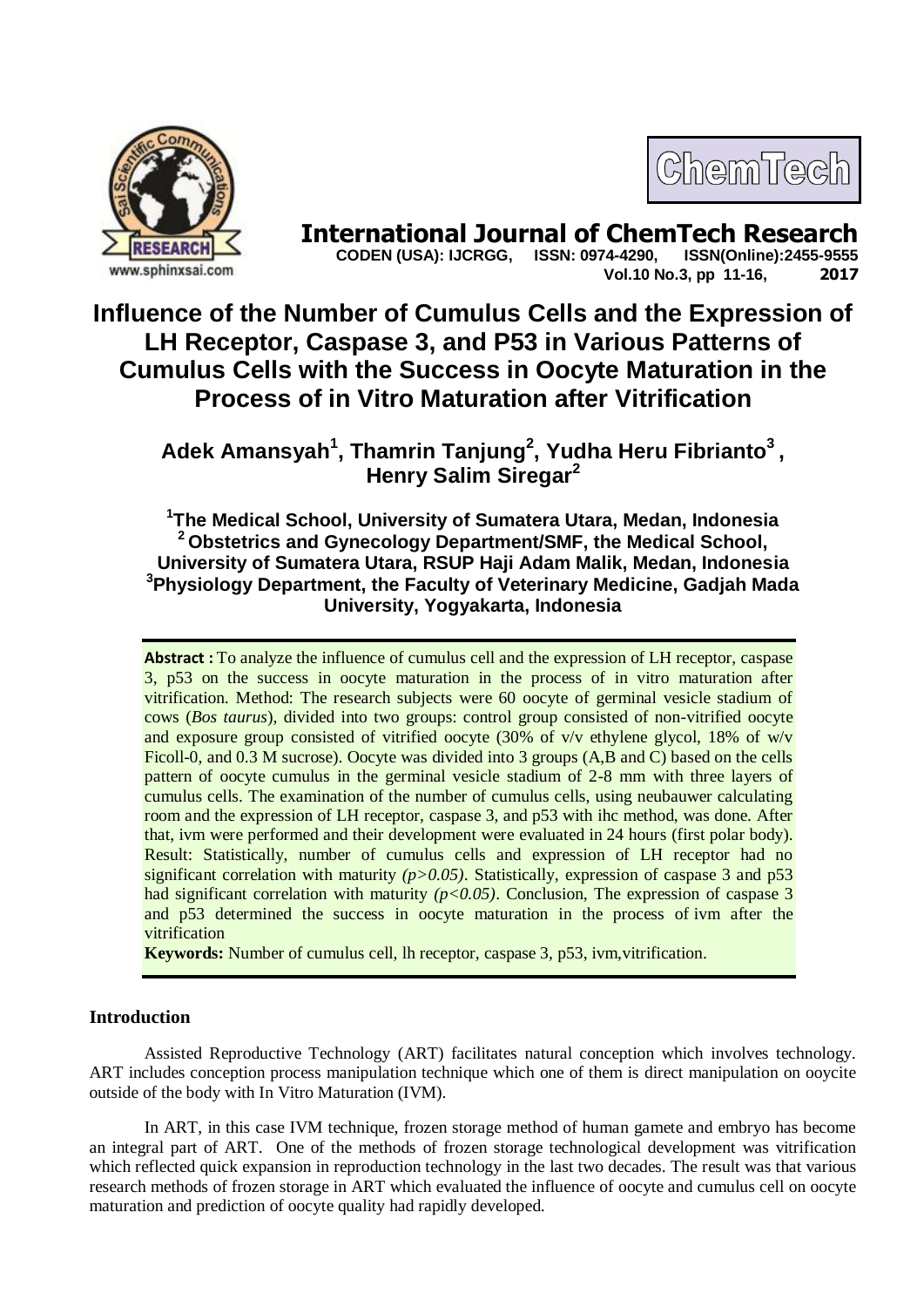Some studies reported that oocyte cumulus cell indicated various patterns. Oocyte cumulus cell is influenced by intake pressure angles of pumpers during ovum pick up  $(OPU)^{1,2}$ . The pattern influenced the capacity of oocyte maturity in IVM technique.<sup>2</sup>

In vitrification, cryoprotectant concentration should be 3 to 4 times higher. This concentration can probably increase toxicity of the components which are contained in it.<sup>3,4</sup> The content of Reactive Oxygen Species (ROS) in oocyte which has been vitrified will increase.<sup>5</sup>Men. Monson and Rutledge<sup>6</sup> reported the existence of DNA fragmentation in oocytes in the post vitrification. DNA fragmentation and apoptosis was also reported to exist in cumulus cell.

DNA damage probably causes the increase in the expression of p53 and caspase 3 proteins as caspase executioner. Caspase 3 is the most important caspase in creating apoptosis in cells. It is the key of the main medium of apoptosis which is needed for tissue development and homeostasis.<sup>7,8</sup>

Moreover, CPA can also cause the incidence of cracked zone in cumulus cell as the result of vitrification. The incidence of cracked zone causes the decrease in the number of cumulus cells  $(NCC)$ <sup>9,10</sup>

This probably causes the decrease in LH receptor so that it influences oocyte maturity as the result of vitrification.

#### **Materials and Method**

The research used experimental method which was aimed to find out the influence of the number of cumulus cells, the expression of LH receptor, caspase 3, and p53 in various patterns of cumulus cell on the success in oocyte maturation in the process of in vitro maturation by conducting matching process in oocyte control group in the laboratory of Gladiol Infertility Clinic, Magelang, Central Java, Indonesia. The research subjects were 60 oocyte of germinal vesicle stadium of cows (*Bos taurus*), divided into two groups: control group consisted of non-vitrified oocyte and exposure group consisted of vitrified oocyte (30% of v/v ethylene glycol, 18% of w/v Ficoll-0, and 0.3 M sucrose).

Oocyte was divided into 3 groups, based on the cells pattern of oocyte cumulus in the germinal vesicle stadium of 2-8 mm with three layers of cumulus cells: (A) all cumulus cells (100%) which mostly covered oocyte, (B) almost all cumulus cells (>50%) covered oocyte, and (C) some of cumulus cells (<50%) covered oocyte.

Denuded technique by mechanical absorption, using pipette repeatedly was used to examine the number of cumulus cells, the expression of LH receptor, caspase 3, and p53 samples which had matched with the three patterns of oocyte cumulus cell. After that, examination on the number of cumulus cells was carried out by using neubauwer calculation room and the expression of LH receptor, caspase 3, and p53 by using immunohistochemical method.

The next step was that IVM was done in the three groups (TCM plus HMG 0.1 IU/mL plus 10% of Follicle Fluid) by evaluating its development within 24 hours. Its maturity quality was assessed by the appearance of the first body polar (IPB). Wilcoxon signed ranks test was used to find out the changes in nonvitrified and vitrified.

Logistic regression analysis would be used to test the correlation of the number of cumulus cells, the expression of LH receptor, caspase 3, and p53 vitrified toward maturity.

#### **Results**

This research would present the result of data analysis which included, mean and median of the number of cumulus cells, expression of LH receptor, caspase 3, and p53, correlation toward maturity.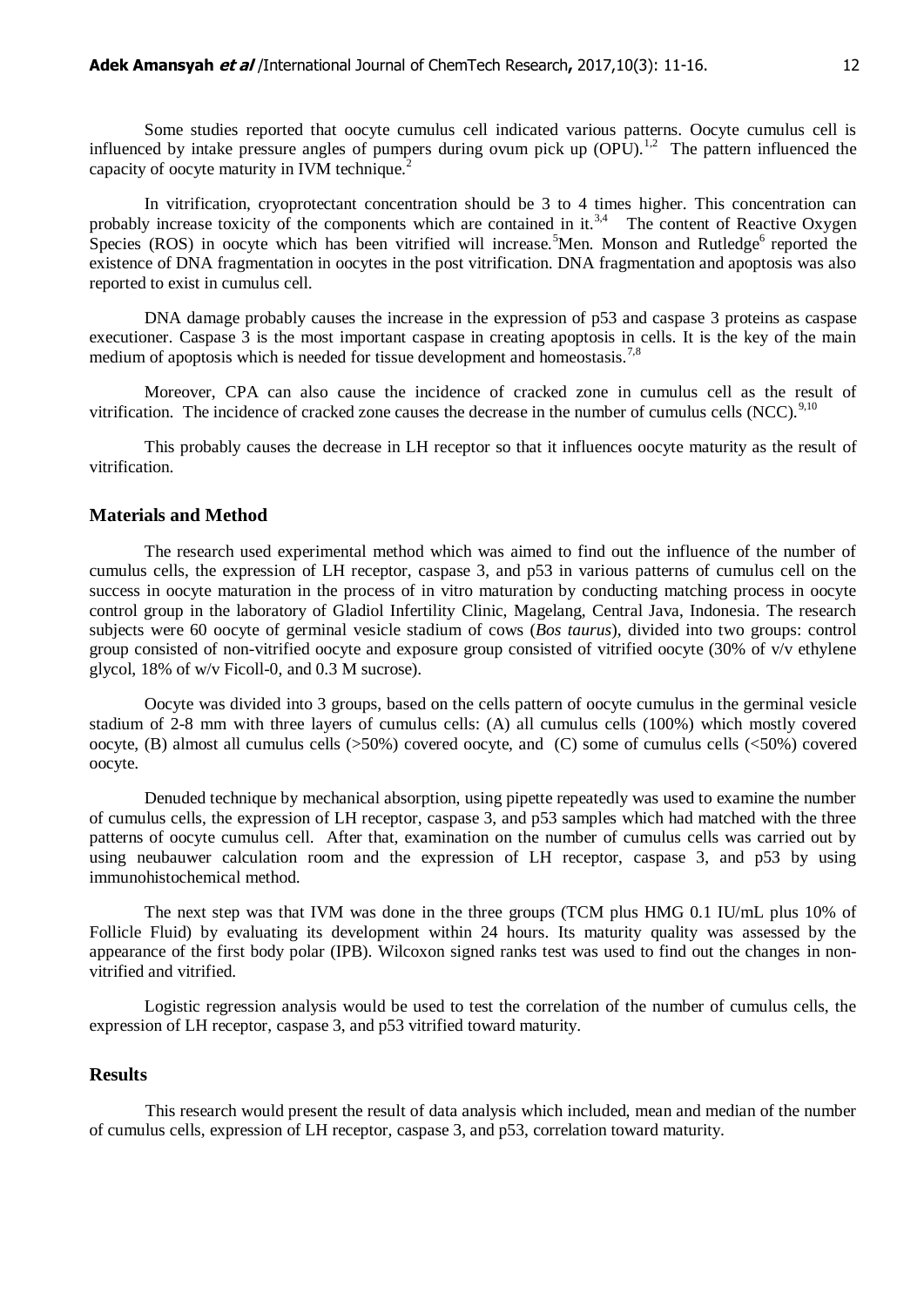| Group                    | <b>Variant</b>   | Pre                      | Post                     | Sig $(2$ -tailed)* |
|--------------------------|------------------|--------------------------|--------------------------|--------------------|
| $\mathbf{A}$<br>$(n=17)$ | <b>NCC</b>       | 1.776.470<br>(2.400.000) | 1.447.058<br>(1.000.000) | 0,102              |
|                          | LH               | 88,767<br>(96,050)       | 83,201<br>(86,600)       | 0,017              |
|                          | p53              | 0.915<br>(0, 250)        | 2,560<br>(2,690)         | < 0.01             |
|                          | Cas 3            | 5,034<br>(2,120)         | 16,926<br>(14,280)       | 0,002              |
| $\, {\bf B}$<br>$(n=15)$ | <b>NCC</b>       | 1.573.333<br>(1.600.000) | 1.333.333<br>(1600.000)  | 0,102              |
|                          | LH               | 93,894<br>(97, 980)      | 79,714<br>(76,990)       | 0,001              |
|                          | p53              | 1,126<br>(0, 280)        | 2,892<br>(2,800)         | 0,004              |
|                          | Cas <sub>3</sub> | 6,066<br>(0, 235)        | 20,949<br>(24, 940)      | 0,001              |
| $\mathsf{C}$<br>$(n=13)$ | <b>NCC</b>       | 1.323.076<br>(1.000.000) | 1.046.153<br>(1.000.000) | 0,109              |
|                          | LH               | 88,197<br>(85,900)       | 71,123<br>(71, 420)      | 0,001              |
|                          | p53              | 2,306<br>(2,630)         | 2,895<br>(2,910)         | 0,249              |
|                          | Cas <sub>3</sub> | 12,436<br>(14,280)       | 28,166<br>(28, 920)      | 0,001              |
| Combination<br>$(n=45)$  | <b>NCC</b>       | 1.577.777<br>(1.600.000) | 1.293.333<br>(1.000.000) | 0,008              |
|                          | LH               | 90,311<br>(94, 800)      | 78,550<br>(78, 880)      | < 0.01             |
|                          | p53              | 1,387<br>(0, 280)        | 2,767<br>(2,770)         | < 0.01             |
|                          | Cas <sub>3</sub> | 7,516<br>(2, 530)        | 21,514<br>(22, 530)      | < 0.01             |

**Table 1. Mean and Median of the number of cumulus cells, expression of LH receptor, caspase 3, p53**

\* Median Disparity Wilcoxon Signed Ranks Test.

Note: NCC = the Number of Cumulus Cells

The analysis on the correlation of the vitrified number of cumulus cells, LH receptor, caspase 3 and p53 with maturity was presented in Table 2 below:

|  | Table 2. Variables in Equation |  |
|--|--------------------------------|--|
|--|--------------------------------|--|

|             |              | B                          | S.E.  | Wald  | df' | Sig.                  | Exp(B)  |
|-------------|--------------|----------------------------|-------|-------|-----|-----------------------|---------|
| гb<br>Step: | p53<br>dispa | 301<br>- 7<br>J.J <i>.</i> | 1.338 | 6.429 |     | $^{\wedge}$ 11<br>.UI | .034    |
|             | dispa-cas3   | .705                       | .278  | 6.434 |     | ∩11<br>.UI            | 2.024   |
|             | Constant     | 5.892                      | 3.023 | 3.799 |     | .051                  | 362.283 |

Table 2 which was indicated in five steps showed that expression of caspase 3, p53 statistically had significant correlation ( $p < 0.05$ ) with maturity. Based on Table 2, it was also found that logistic equation was as follows:

It was also found in Table 2 that the most dominant factor (Exp (β)-value) was caspase 3 disparity. The next dominant is p53 disparity.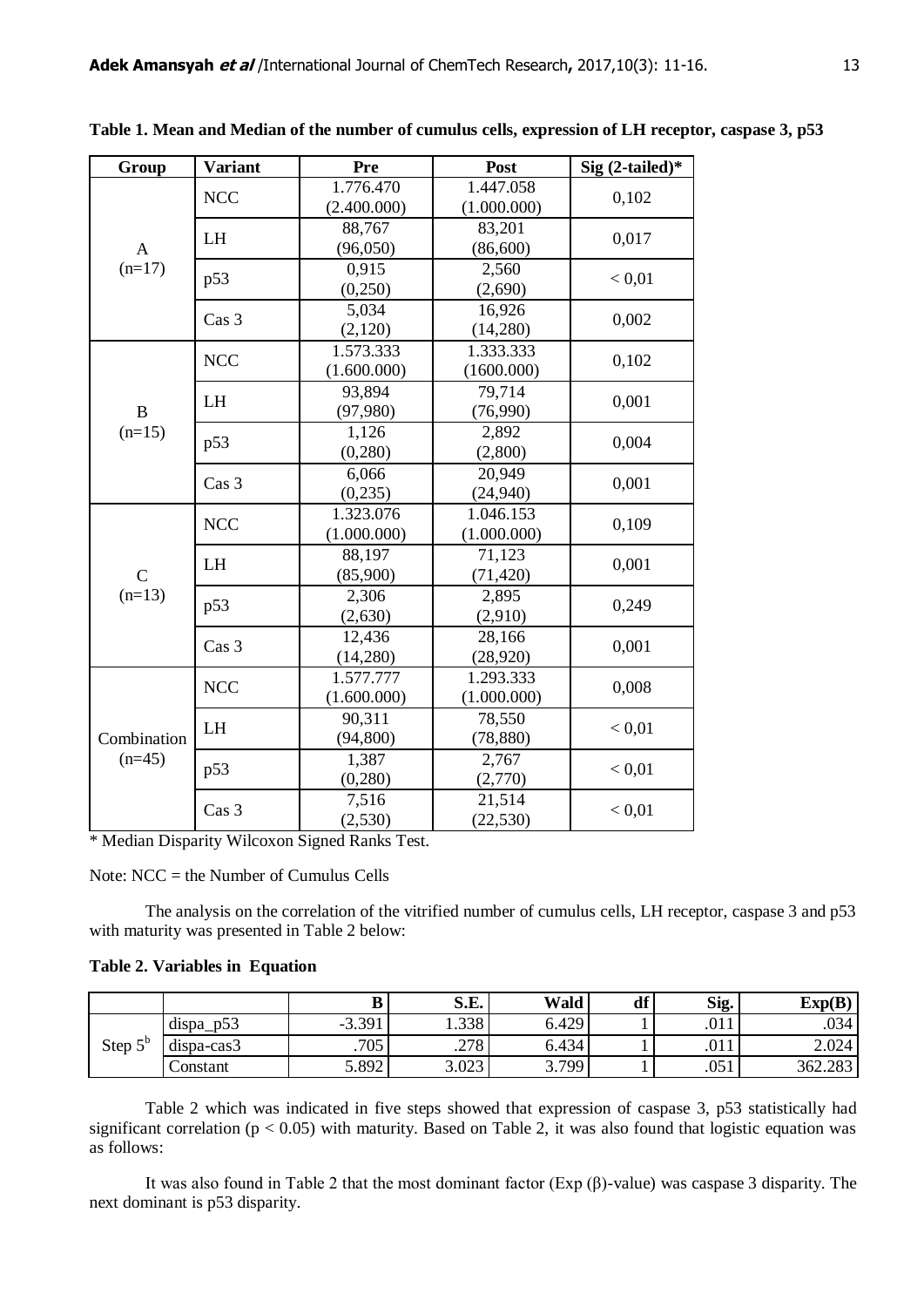# **Discussion**

This research which was referred to Table 1 indicated that the number of cumulus cells decreased in the three groups (A, B, C) non-vitrified and vitrified: the group A, 1.776.470 non-vitrified and 1.447.058 vitrified, group B, 1.573.333 non-vitrified and 1.333.333 vitrified, group C, 1.323.076 non-vitrfied and 1.046.153 vitrified, that there was no significant difference in the three groups  $(p>0.05)$ 

This indicated in this research that the effect which could cause big cracked zone in the cumulus cell did not occur. It also indicated that vitrification and warming technique conducted in this research was fairly good. However, it was also found in this research the number of cumulus cells which statistically had no significant correlation with maturity at  $p > 0.05$ .

In IVM, the number of LH receptors had the correlation with morphological pattern of oocyte cumulus cells and oocyte maturity.<sup>2</sup> Granulocyte cells were connected by large gap junction that effectively connects them into an integrated and functional sinsitium. This specialized cell connection is important for metabolic exchange and small molecule transportation among these adjacent cells. Besides that, granulocyte cells expand the process of its cytoplasm through pelucydezone in order to form gap junction by oocyte plasma membrane. Cyclic mono-phosphate adenosine (cAMP) produced by granulocyte cells could be a factor which is passed through oocyte through gap junction in order to maintain oocyte in maturation stop phase.<sup>11</sup>

In this research, referring to Table 1, it was found that the expression of LH receptors decreased in the three groups (A, B, and C) in non-vitrified and vitrified: the group A, 88.76% non-vitrified and 83.20% vitrified, group B, 93.89% non-vitrified and 79.71% vitrified, group C, 88.19% non-vitrified and 71.12% vitrified. There was significant difference in the three groups (p<0.05). However, in this research, it was found that the expression of LH receptor statistically did not have any significant correlation with maturity ( $p>0.05$ ).

GVBD is started by the sudden increase in LH gonadotropic hormones; LH induces the loss of communication between oocyte and cumulus cell so that molecule regulator flow into oocyte stops and GVBD occurs.<sup>12</sup> This condition can occur if LH receptor in cumulus cell is adequate. A research conducted by Amansyah, Anwar & Fibrianto<sup>2</sup> reported that the number of LH receptors in cow oocytes in the post-IVM was 24-183 / glance space and maturation rate of 12% - 74% so that it could be concluded that LH receptors were correlated with oocyte maturity.

In this research, referring to Table 1, it was found that the expressions of caspase 3 increased in the three groups (A, B, and C) in non-vitrified and vitrified: group A, 5,03% non-vitrified and 16,92% in vitrified, group B, 6,06% non-vitrified and 20,94% vitrified, group C, 12,43% non-vitrfied and 28.16% vitrfied, There was significant difference in the three groups ( $p < 0.05$ ).

In this research, it was found that caspase 3 had significant correlation ( $p < 0.05$ ) with maturity, where vitrified oocyte cumulus cell increased in expression of caspase 3, and this increase reflected the incidence of the death of cumulus cell as the result of vitrification which would cause the decrease in maturity rate.

This was in accordance with the result of the research conducted by Lopes *et al*<sup>13</sup>on comparing the number of devitrified cumulus cells with the number of vitrified cumulus cells. Vitrification increased in the number of cumulus cells which die 13.7% proportionate with 2.6% ( $p < 0.05$ ).

DNA damage in cells caused the increase in the expression of p53 which caused the incidence of GI arrest or apoptosis. The members of Apoptosis Stimulating Protein p53 (ASPP) specifically stimulated the function of p53 transactivation in proapoptotic gene promoter like Bax and p53 Inducible Gene 3 (PIG 3) and the increase in caspase 3 and the incidence of apoptosis in cells. $8,14$ 

The analysis on Confocal laser scanning microscope, conducted by Tharasanit <sup>15</sup>revealed that all cumulus cells underwent death in vitrified oocyte on the outer layers of cumulus cell, and there was no death of cell on the deepest layers. Using oocyte in Group  $A =$  cumulus cell which covered the whole (100%) oocyte.

In this research, oocyte used was different – Group B and Group C did not have complete cumulus cells and the area of cumulus cell surface was smaller which caused the exposure to cryoproptectant, vitrification, and warming process, and crystal were bigger in cumulus cell and oocyte. It probably brought about the death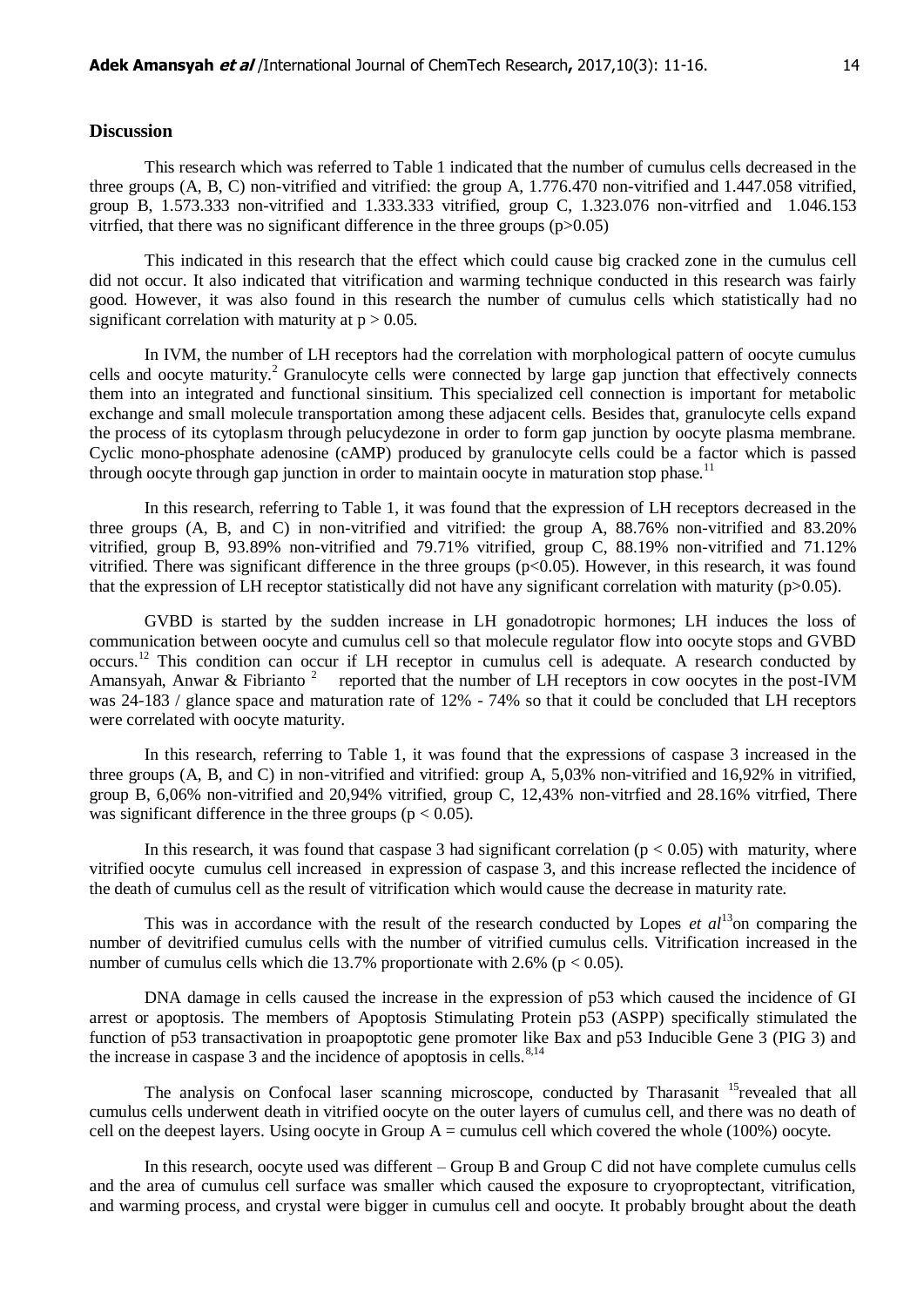rate in cumulus cell and the damage in cytoplasma and DNA, and all of these caused the decrease in maturity rate.

Moreover, cumulus cell also acts as a prevention from damage in oocyte because of vitrification, but we cannot certain what has caused the death of cumulus cell, whether it is caused by vitrification, warming, or CPA. CPA exposure to cumulus cell without vitrification could not influence the viability of cumulus cell: only 2.7% of cumulus cells died.<sup>15</sup>

In this research, referring to Table 1, it was found that the expression of p53 increased in the three groups (A, B, and C) non-vitrified and vitrified: the group A, 0,91% non-vitrified and 2,56% in vitrified, group B, 1,12% non-vitrified and 2,89% vitrified, group C, 2,30% non-vitrfied and 2.89% vitrfied, There was significant difference in Group A and B ( $p < 0.05$ ). but there was no significant difference for group C ( $p >$ 0.05). statistically expression of P53 had significant correlation ( $p < 0.05$ ) with maturity.

This was in accordance with the result of the research conducted by Leon *et al* <sup>16</sup>which compared morphologically the expression of p53 oocyte gene with cumulus cell, healthy cell and unhealthy cell in horse's oocyte in In vitro maturation (IMV) and was evaluated with Polymerase chain reaction (PCR). There was increased of p53 in cumulus cell.

This p53 protein was found in a very small number of non-exposed cells by stressor. However, when stressor occurred, whether in hypoplasia, damage in cellular integrity, and inappropriate oncogen, p53 protein would be expressed in a larger number in order to activate various channels toward the modification of postprotein translation and apoptosis stabilization.<sup>8,17</sup>

Protein p53 is a polypeptide which is expressed and coded by p53 gene that plays its role in guarding the completeness of cell integrated genome through transcription process. p53 gene is a tumor suppressor gene or tumor suppressor.<sup>8</sup> The accumulation of p53 will activate transcription as a gene which is involved in arousing the effect of anti proliferation or cycle stop and apoptosis activation. The result is that p53 protein is considered as a central monitor toward stressor which can direct cells to give appropriate response, either as a cycle stop or apoptosis. $8,17$ 

# **Conclusion**

The expression of caspase 3 and p53 determined the success in oocyte maturation in the process of ivm after the vitrification.

### **References**

- 1. Seong-Ho Yang, Weon-Young Son, San-Hyun Yoon , Yong Ko, Jin-Ho Lim. Correlation between *in vitro* maturation and expression of LH receptor in cumulus cellsof the oocytes collected from PCOS patients in HCG-primed IVM cycles. Human Reproduction, 2005, 20(8): 2097-2103.
- 2. Adek Amansyah, Moch Anwar, Yudha H Febrianto. The number of lh receptor could predict the success of oocyte maturity in the process of in vitro maturation, Indonesian J Obstetrics Gynecology, 2013, 1(4): 183-187.
- 3. Mahmoudi R, Ragardi Kashani I, Abbasi M, Amidi F, Sobhani A, Abolhasani F Saadipour Kh, Amiri I. In vitro maturation and fertilization capacity of mouse GV-stage oocyte following stepwise vitrification, Journal of Clinical and Diagnnostic Research 2008; 2: 1234-1239.
- 4. Juergen Liebermann, Vitrification of Oocytes and Embryos, Current Frontiers in Cryobiology, Prof. Igor Katkov (Ed.), In Tech. ISBN 978-953-51-0191-8, 2012, 169-184.
- 5. Somfai T, Ozawa M, Noguchi J, Kaneko H, Kuriani Karja NW, Farhudin M, Dinnyés A, Nagai T, Kikuchi K. Developmental competence of in vitro-fertilized porcine oocytes after in vitro maturation and solid surface vitrification:Effect of cryopreservation on oocyte antioxidative system and cell cycle stage,Cryobiology 2007, 55(2):115-126.
- 6. Men H, Monson RL, Rutledge JJ. Effect of Meiotic Stages and Maturation Protocols on Bovine Oocyte's Resistance to Cryopreservation, Theriogenology 2002, 57: 1095–1103.